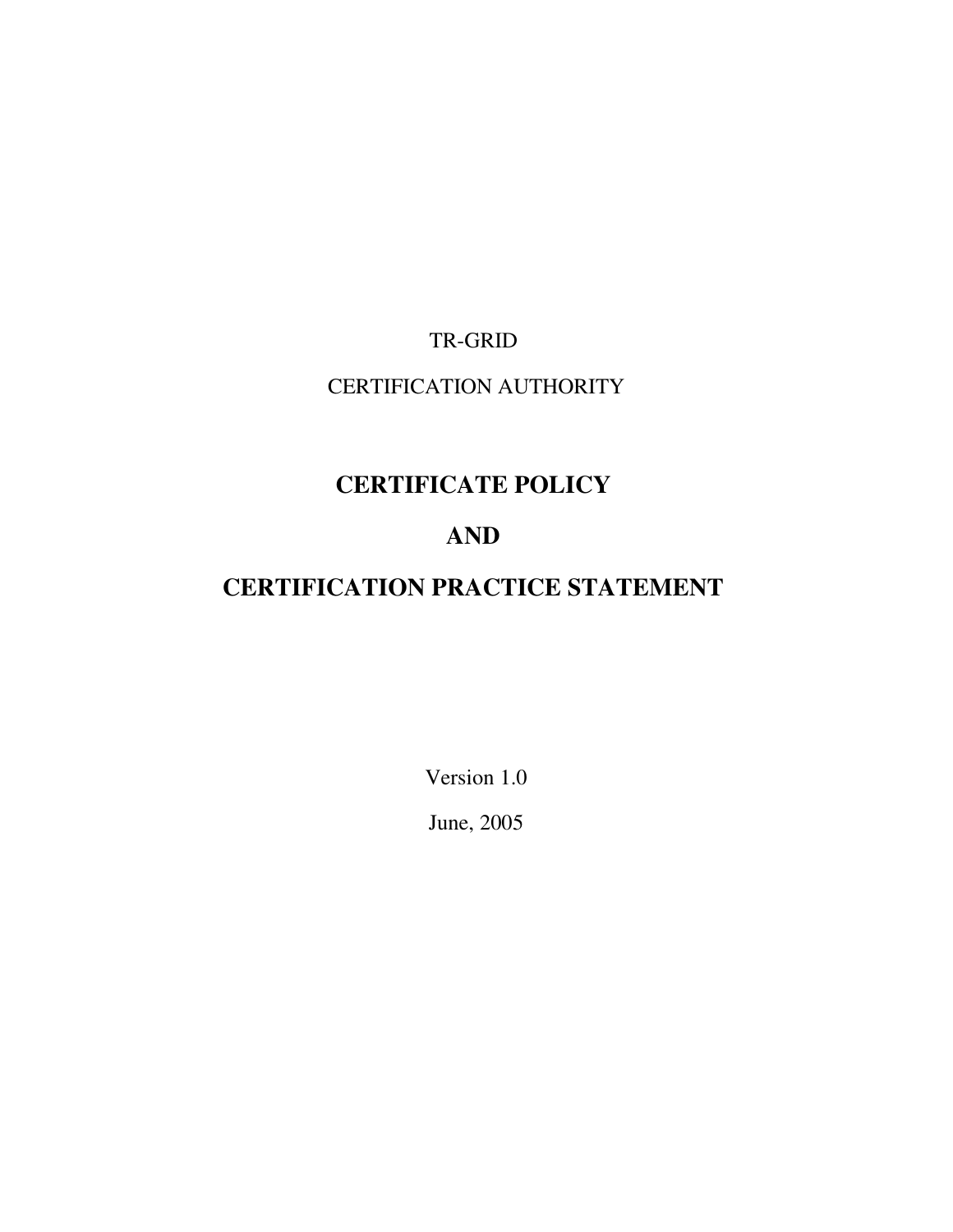# TR-GRID CA CP/CPS

# **Table of Contents**

| 3.2 Routine Rekey |  |
|-------------------|--|
|                   |  |
|                   |  |
|                   |  |
|                   |  |
|                   |  |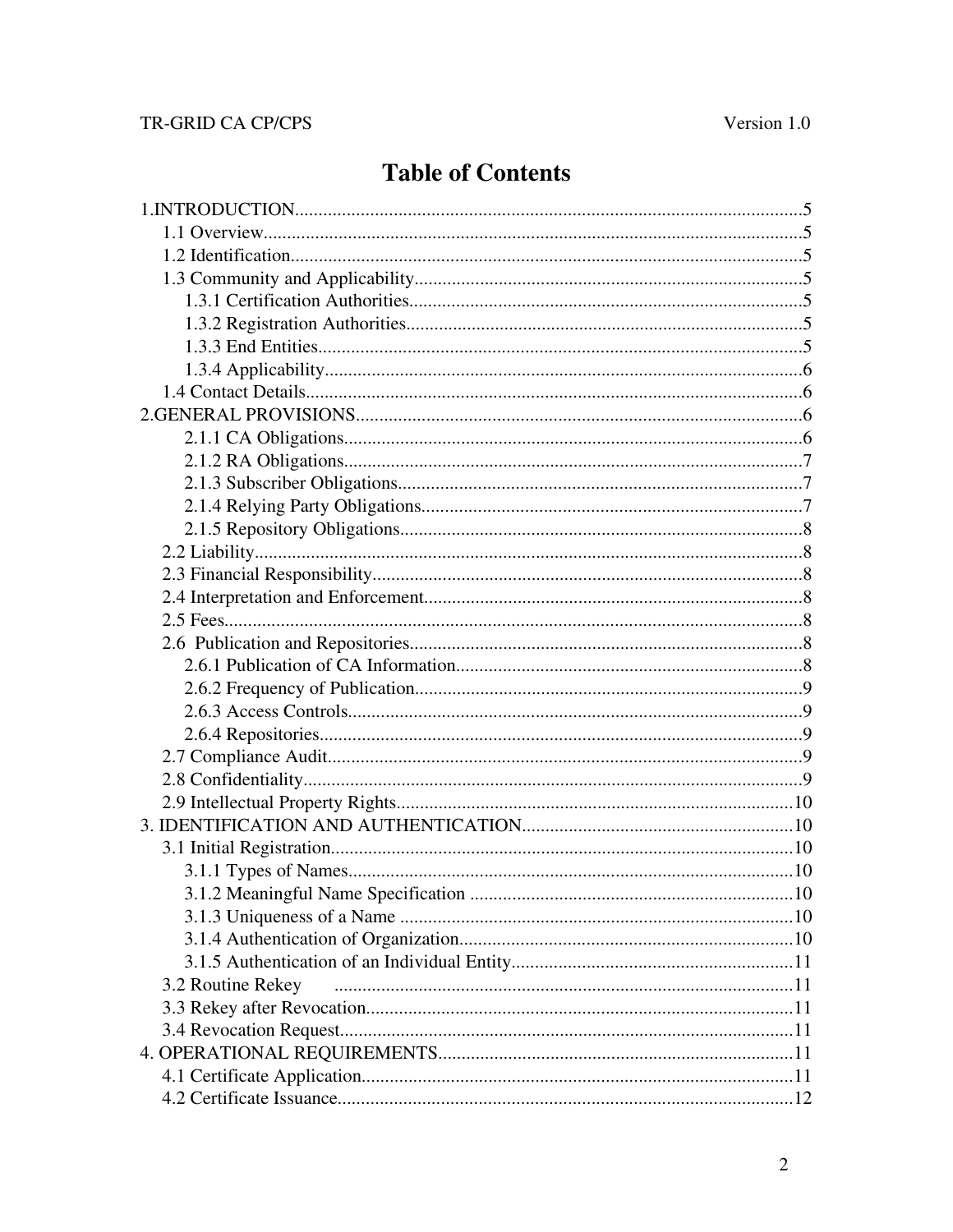# TR-GRID CA CP/CPS

| 4.4.4 Circumstance of Certificate Suspension               |  |
|------------------------------------------------------------|--|
|                                                            |  |
|                                                            |  |
|                                                            |  |
|                                                            |  |
|                                                            |  |
|                                                            |  |
|                                                            |  |
|                                                            |  |
|                                                            |  |
| 4.8 Compromise and Disaster Recovery manufactured and 14   |  |
|                                                            |  |
| 5. PHYSICAL, PROCEDURAL, AND PERSONNEL SECURITY CONTROLS14 |  |
|                                                            |  |
|                                                            |  |
|                                                            |  |
|                                                            |  |
|                                                            |  |
|                                                            |  |
|                                                            |  |
|                                                            |  |
|                                                            |  |
|                                                            |  |
|                                                            |  |
|                                                            |  |
|                                                            |  |
|                                                            |  |
|                                                            |  |
|                                                            |  |
|                                                            |  |
|                                                            |  |
|                                                            |  |
|                                                            |  |
|                                                            |  |
|                                                            |  |
|                                                            |  |
|                                                            |  |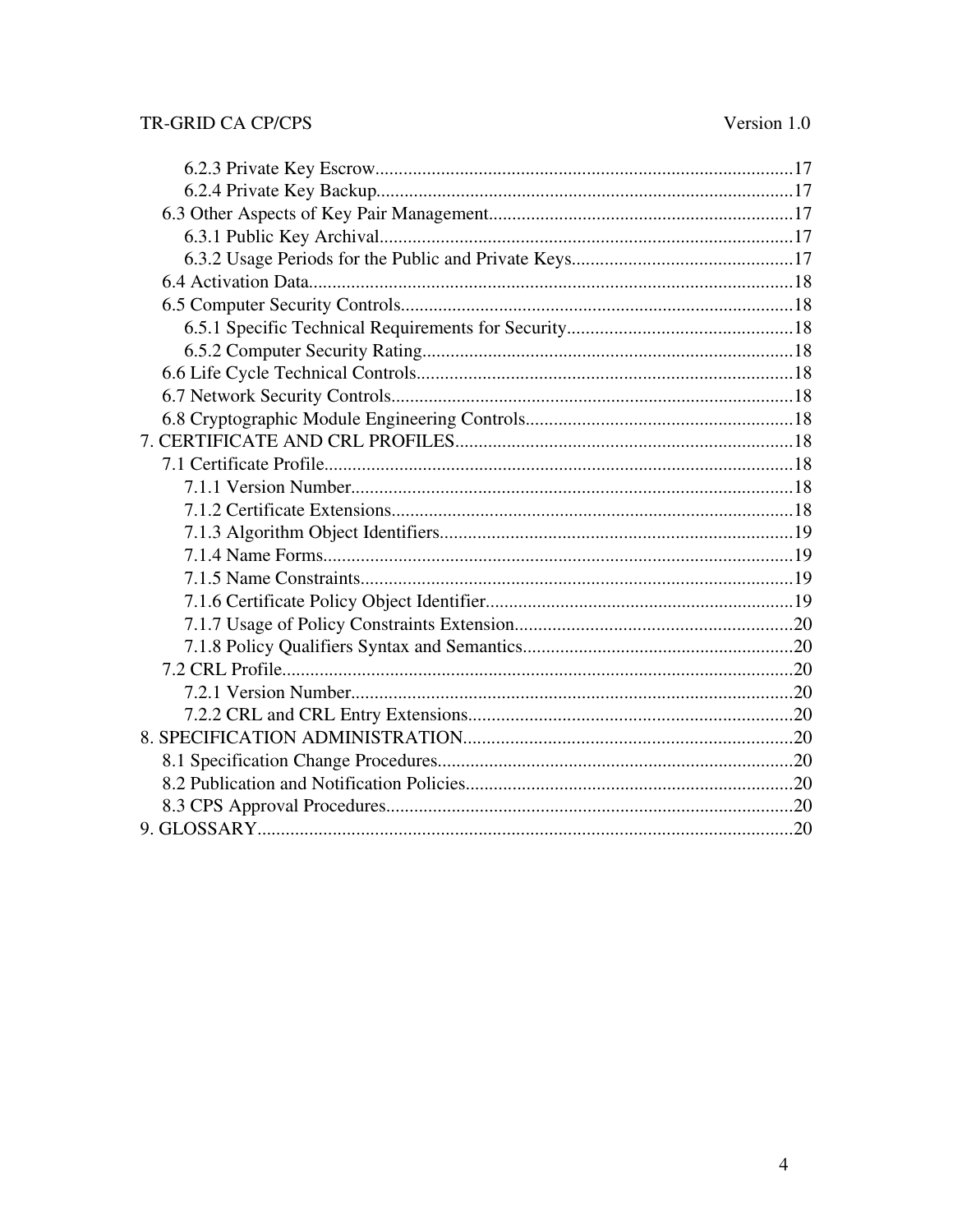# 1. INTRODUCTION

# 1.1 Overview

This document is organized according to the specifications proposed by the RFC 2527. It describes the procedure followed by TR-GRID (National Grid Initiative of Turkey) Certification Authority and is the combination of Certificate Policy and Certification Practice Statement.

# 1.2 Identification

Document Title

# TR-GRID CA Certificate Policy and Certification Practice Statement

Document Version

1.0

Document Date

June 20, 2005

ASN.1 Object Identifier (OID)

1.3.6.1.4.1.23658.10.1.1.0

# 1.3 Community and Applicability

TR-GRID CA provides PKI services to the Turkish academics and research communities who participate in national or international Grid activities.

# 1.3.1 Certification Authorities

The TR-GRID CA does not issue certificates to subordinate Certification Authorities.

# 1.3.2 Registration Authorities

The TR-GRID CA assigns the authentication of individual identity to Registration Authorities (RA). Based on this CP/CPS document, RAs are not allowed to issue certificates . The list of RAs is available on the TR-GRID CA website.

# 1.3.3 End Entities

TR-GRID CA issues certificates to the following entities: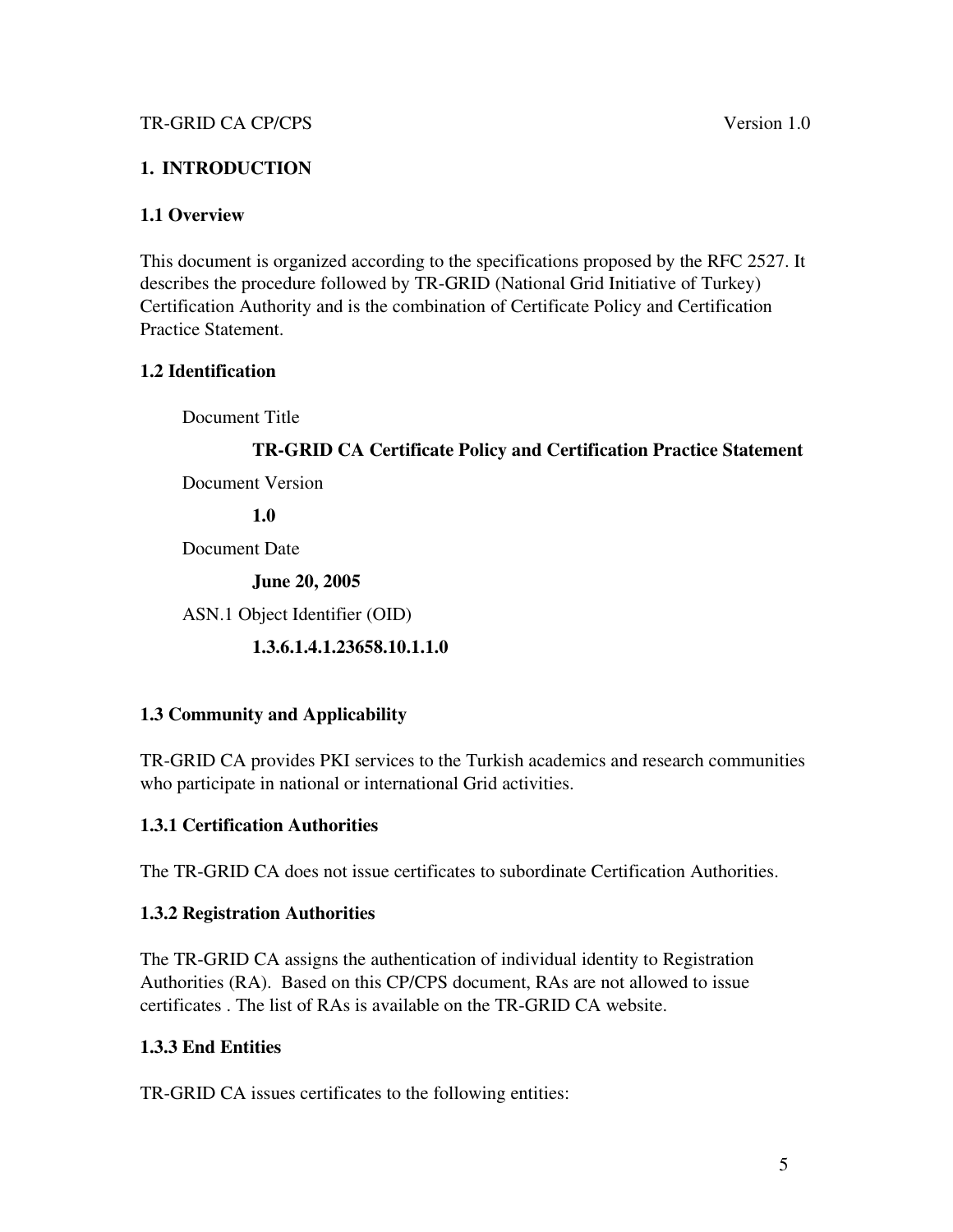- TR-GRID users (people)
- TR-GRID computers (hosts)
- TR-GRID services (host applications)

# 1.3.4 Applicability

*User certificates* can be used to authenticate a user that would like to benefit from the Grid resources.

*Host certificates* can be used to identify computers that have special tasks related to the Grid activities.

*Service certificates* can be used to recognize the host applications and, data or communication encryption (SSL/TLS).

# 1.4 Contact Details

TR-GRID Security Group is in charge of the management of TR-GRID CA.

The contact person that can deal with any questions related to this document or operational issues:

# Asli Zengin

Phone: +90 312 2989367 E-mail: asli@ulakbim.gov.tr

Address: YOK Binasi B5 Blok 06539 Bilkent, Ankara Turkey Website: http://www.grid.org.tr/ca

# 2. GENERAL PROVISIONS

# 2.1.1 CA Obligations

The TR-GRID CA is entirely responsible for the following subjects:

- considering certificate requests and issuing new certificates
- publication of certificates
- revocation of the invalid certificates
- periodical publication of Certificate Revocation Lists (CRLs)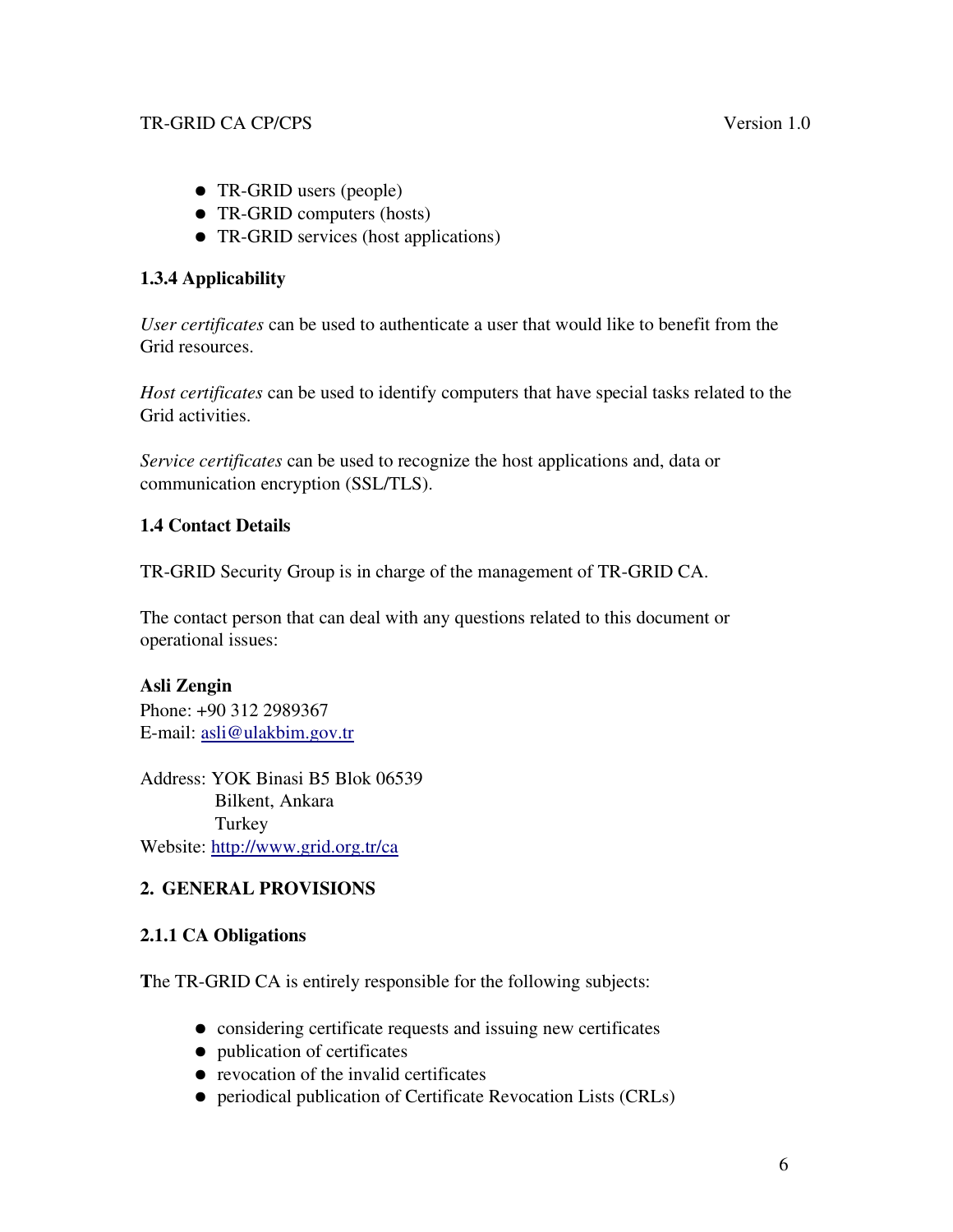- procedures related to certificate renewals
- ensuring that all CA activities are performed under the rules and procedures specified in this document

# 2.1.2 RA Obligations

TR-GRID RAs must sign an agreement to adhere to the Certificate Policy referred in this document with the following responsibilities:

- application/registration procedure for the applicant
- identification of the applicant
- authentication of the applicant
- secure communication with CA by signed e-mails, SSL protected private web pages and voice conversations with a known person

# 2.1.3 Subscriber Obligations

Subscribers of TR-GRID CA are required to agree with the following issues:

- acknowledgment of conditions and loyalty to the procedures interpreted in this document
- permanent provision of correct information to the TR-GRID CA and avoidance of unnecessary information out of purposes of this document
- use of the certificate for only authorized purposes that are stated in this document
- admission of restrictions to liability defined in section 2.2
- admission of statements about confidentiality of information emphasized in section 2.8
- key pair (public key and private key) generation using a secure method
- acceptable precautions against loss, disclosure or illegal use of the private key
- notifying TR-GRID CA in case private key is compromised or lost
- notifying TR-GRID CA in case of information change in the certificate
- notifying TR-GRID CA in case the subscriber requests to revoke the certificate

# 2.1.4 Relying Party Obligations

So as to use TR-GRID CA certificates, relying parties must consider the following specifications:

- loyalty to all the statements in this document
- use of the certificate for only authorized purposes
- $\bullet$  checking CRL list from the website before validating a certificate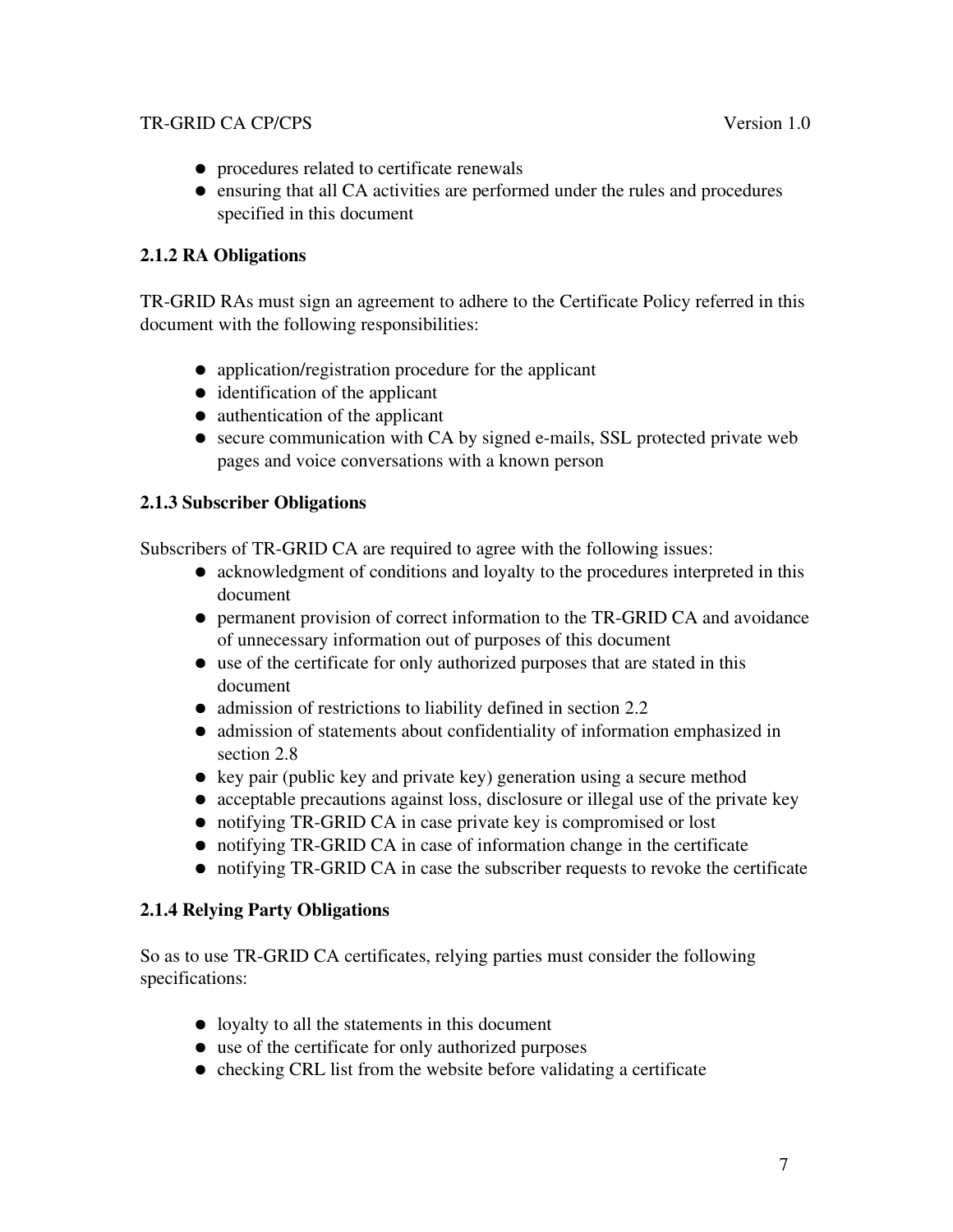# 2.1.5 Repository Obligations

TR-GRID CA will provide on-line access to any information related to TR-GRID CA with a periodical update of CRLs on its website http://www.grid.org.tr/ca

# 2.2 Liability

Based on this document, TR-GRID CA accepts neither explicit nor implicit liability for its actions.

TR-GRID CA does not guarantee the security or appropriateness of a service that is identified by a TR-GRID certificate. The certification service is run with an optimum level of security and it tries to supply the best-effort conditions. It assures its procedures described in this document, but it will take no responsibility for the improper use of the issued certificates.

TR-GRID CA rejects any financial or any other sort of responsibility for damages arising from its operations.

# 2.3 Financial Responsibility

As stated in section 2.2, no financial responsibility is accepted with respect to the use or management of any issued certificate.

# 2.4 Interpretation and Enforcement

Applicability, interpretation, construction and validity of this document must be treated according to Turkish Republic laws.

# 2.5 Fees

For any service supplied, TR-GRID CA charges no fee.

# 2.6 Publication and Repositories

# 2.6.1 Publication of CA Information

TR-GRID CA will maintain a secure on-line repository that includes:

- The TR-GRID CA root certificate
- User and host certificates issued by the CA
- A periodically updated Certificate Revocation List (CRL)
- All versions (current and past) of its verified CP/CPS document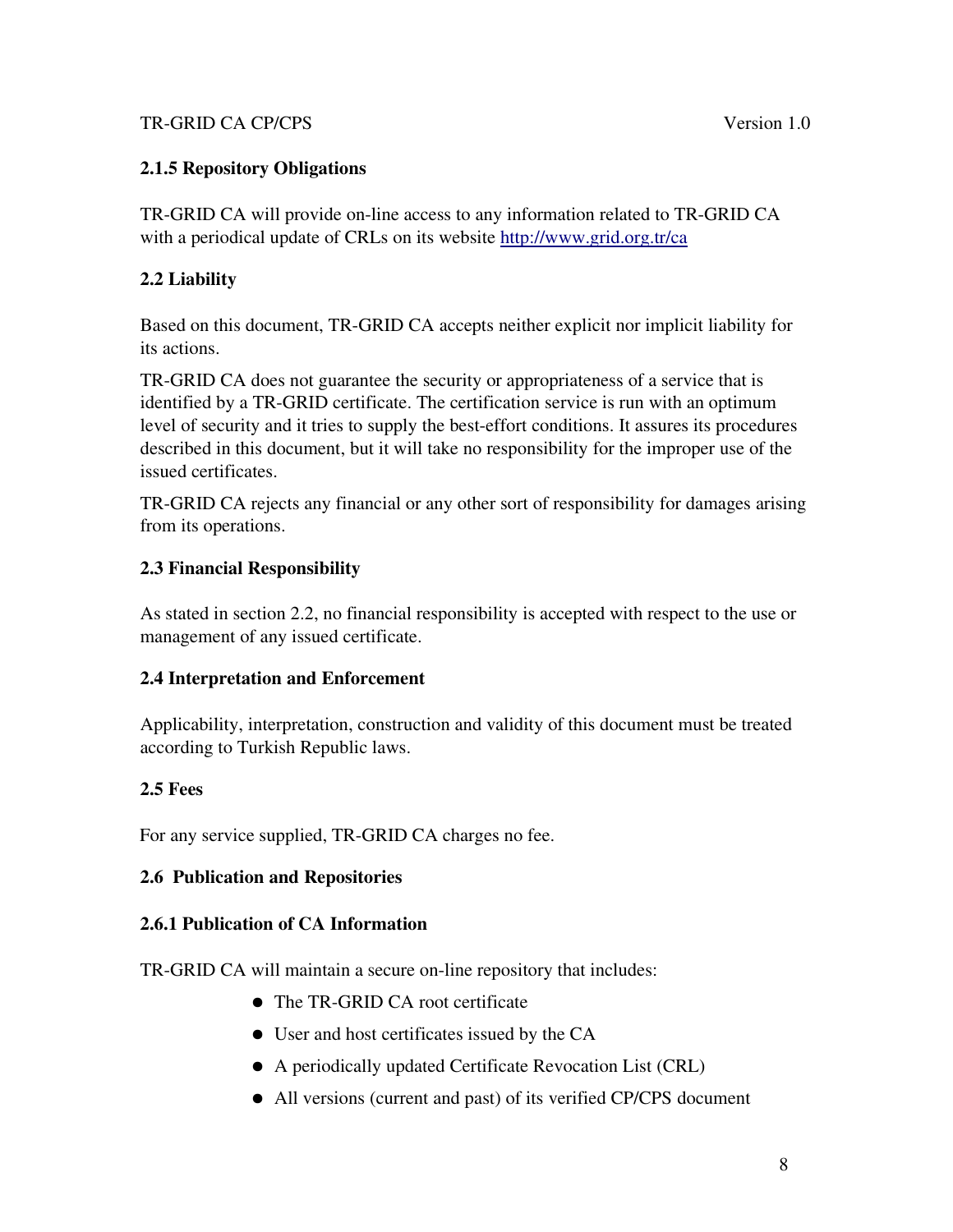Other information that can be regarded as relevant to TR-GRID CA

# 2.6.2 Frequency of Publication

- Certificates will be put to the TR-GRID CA website as soon as they are issued.
- CRL publication will be updated immediately after a revocation is issued and it will be updated at least 7 days before the expiration date of the CRL where CRL life time is 30 days.
- New versions of all TR-GRID CA documents will be published on the website as soon as they are updated.
- New versions of this CP/CPS document will be published soon after they are validated and former versions will be kept as a record in the repository.

# 2.6.3 Access Controls

The on-line repository is available on a 24x7 basis, liable to reasonable scheduled maintenance.

TR-GRID CA does not impose any access control on the policy, issued certificates, and the CRLs.

# 2.6.4 Repositories

The repository of certificates and CRLs are available at http://www.grid.org.tr/ca

# 2.7 Compliance Audit

TR-GRID CA accepts being audited by other accredited CAs to verify its adherence to the rules and procedures specified in its CP/CPS document.

# 2.8 Confidentiality

TR-GRID CA requests subscribers' full names and e-mail addresses. This information is used to form unique and meaningful subject names in the issued certificates.

Information stated in issued certificates and CRLs is not considered to be confidential. The TR-GRID CA does not require any kind of confidential information.

The TR-GRID CA does not have access to or generate the private keys of a subscriber. The key pair is generated and managed by the client and it is subscriber's responsibility to keep the private key secure.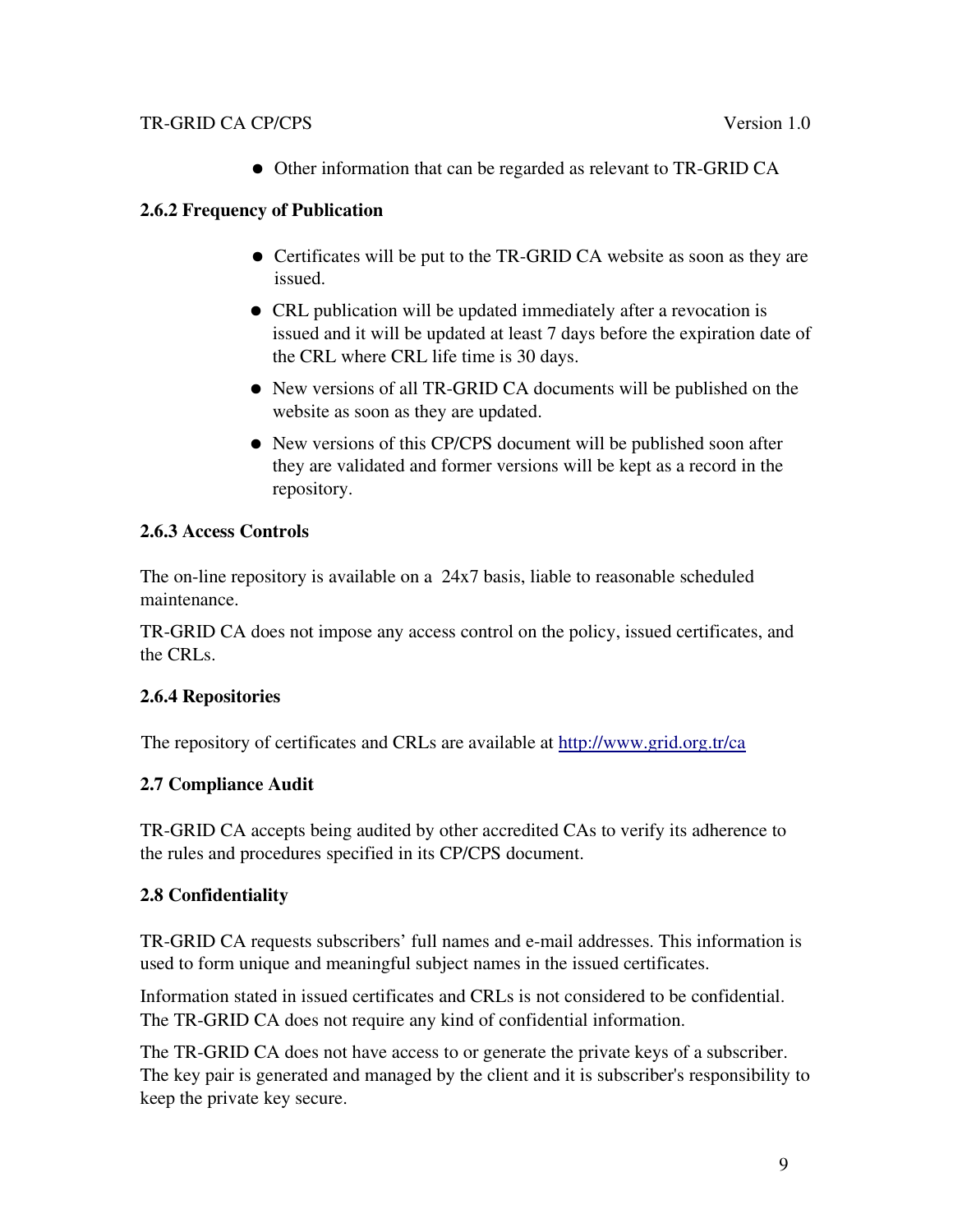# 2.9 Intellectual Property Rights

Parts of this document are inspired by:

- RFC 2527
- Cern CA Policy
- Grid Canada CP/CPS
- HellasGrid CA CP/CPS

# 3. IDENTIFICATION AND AUTHENTICATION

#### 3.1 Initial Registration

#### 3.1.1 Types of Names

The subject name in the end-entity certificates is in X.509v3 format and compliant with RFC3280. Any name under this CP/CPS is in the form of "C=TR, O=TRGrid, OU=*unit*". The following part is the "CN" which is distinguished for each person or each host.

- Illustration of a full subject distinguished name for a user: C=TR, O=TRGrid, OU=Ulakbim, CN=Asli Zengin
- Illustration of a full subject distinguished name for a host: C=TR, O=TRGrid, OU=Ulakbim, CN=host1.ulakbim.gov.tr
- Illustration of a full subject distinguished name for a service: C=TR, O=TRGrid, OU=TRGrid, CN=ldap/ldap.grid.org.tr

# 3.1.2 Meaningful Name Specification

The Subject Name in a certificate must have a logical relation with the identity name of the subscriber, preferably, it can be the actual name of the user. If it is a host certificate, the CN must be stated as the fully qualified domain name (FQDN).

# 3.1.3 Uniqueness of a Name

The subject name included in the CN part of a certificate must be unique for all certificates issued by the TR-GRID CA. When essential, extra characters may be affixed to the original name to guarantee the uniqueness of the subject name.

#### 3.1.4 Authentication of Organization

Not yet assigned.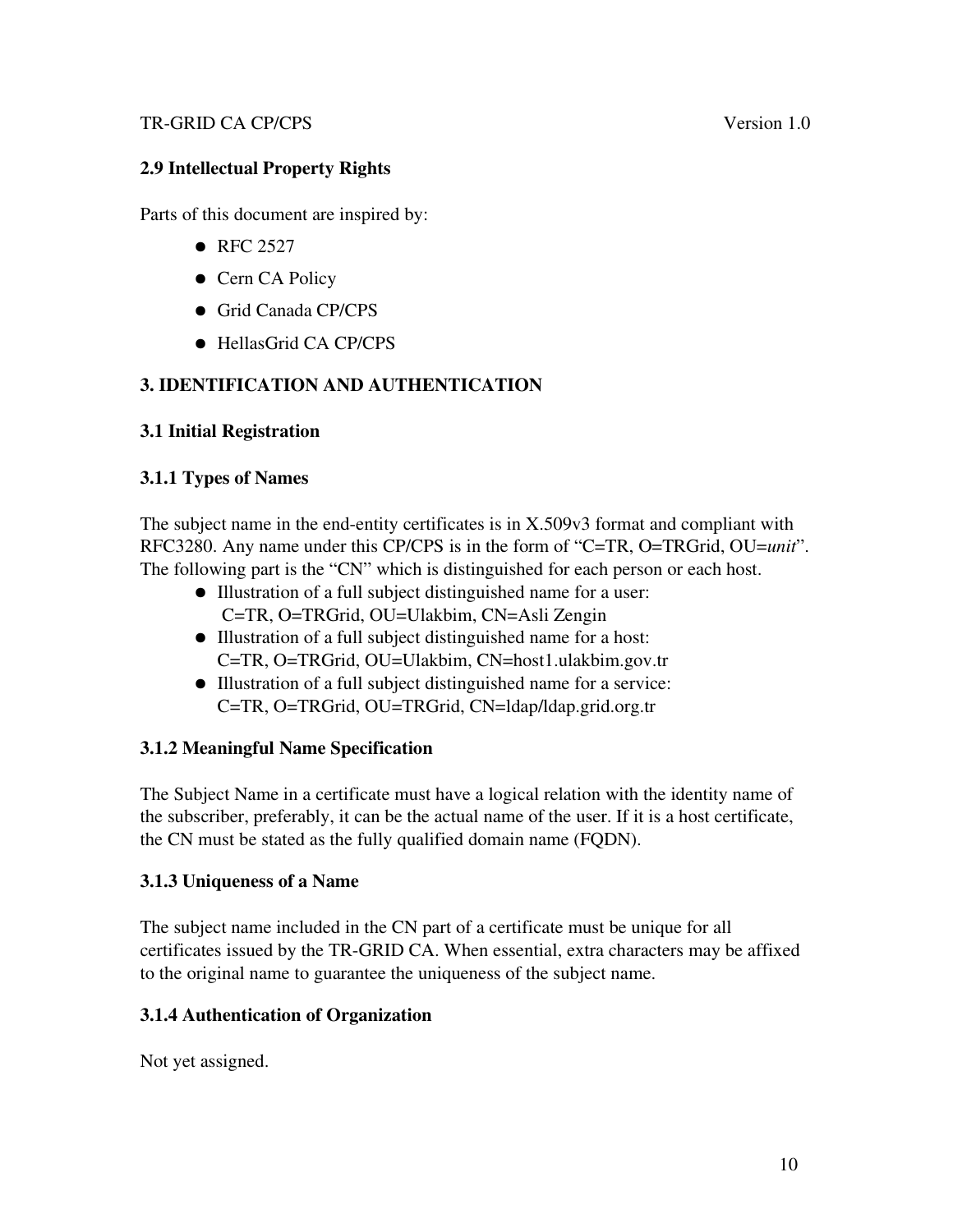# 3.1.5 Authentication of an Individual Entity

Certificate of a person:

- The subject should contact personally the RA staff in order to validate his/her identity.
- The subject authentication is fulfilled by providing an official document (IDcard, driving license or a passport) declaring that the subject is a valid end entity.

Certificate of a host:

Host certificates can only be requested by the administrator responsible for the particular host. In order to request a host certificate, the administrator must already possess a valid personal TR-GRID certificate.

# 3.2 Routine Rekey

Expiration warnings will be sent to subscribers before it is rekey time. Rekey before expiration can be executed by stating a rekey request signed with the personal certificate of the subscriber. Rekey after expiration uses completely the same authentication procedure as new certificate.

# 3.3 Rekey after Revocation

A revoked certificate shall not be renewed. The procedure for re-authentication is exactly the same with an initial registration.

# 3.4 Revocation Request

Certificate revocation requests should be authenticated in one of the following ways:

- By signing a revocation request e-mail via a valid personal TR-GRID certificate
- By personal authentication as described in 3.1.5

# 4. OPERATIONAL REQUIREMENTS

# 4.1 Certificate Application

The essential procedures that must be conformed in a certificate application request are as follows: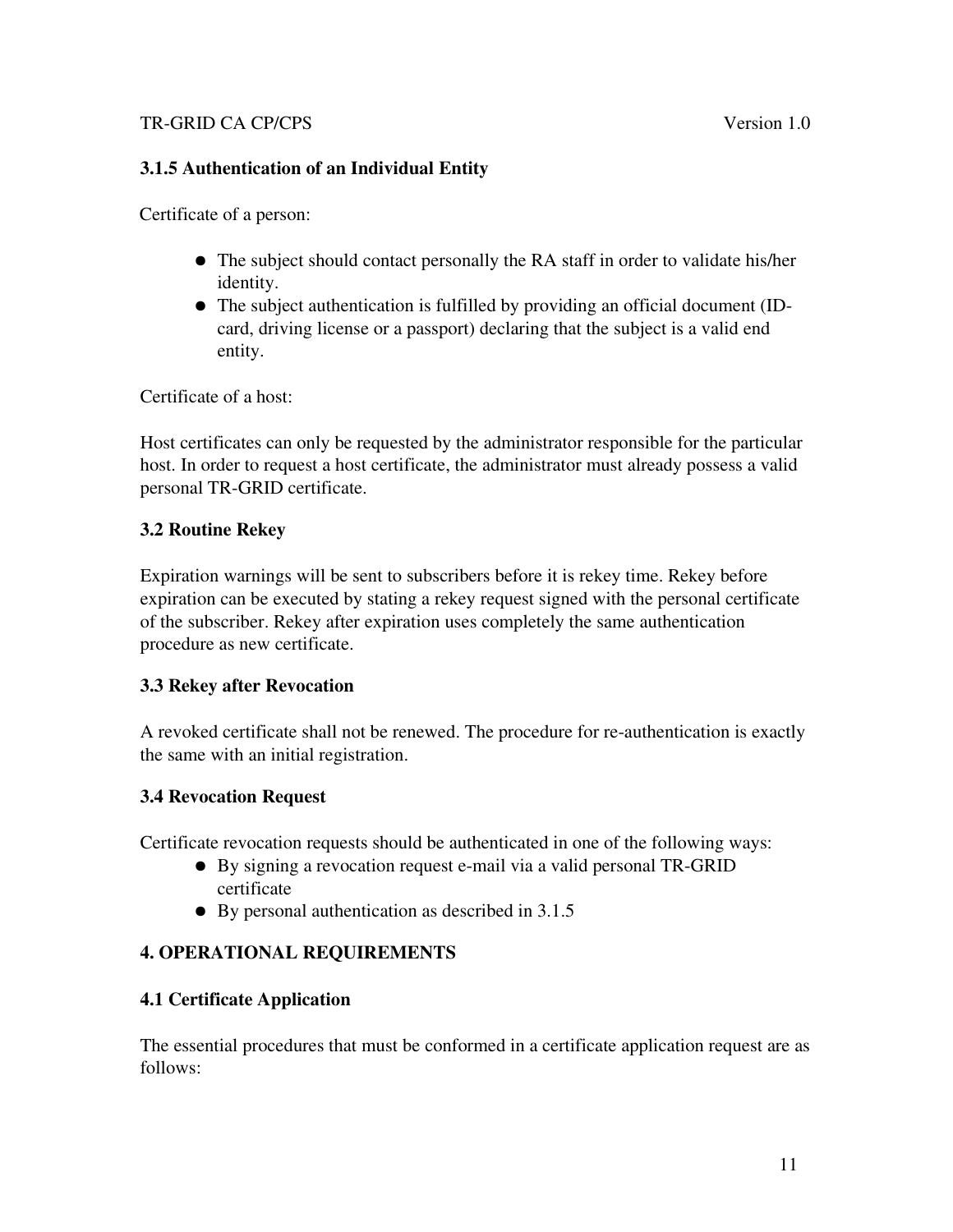- The subject must be appropriate to the specifications stated in this policy.
- The key length of a certificate must be 1024 or 2048 bits.
- Each applicant generates his/her own key by using OpenSSL or similar software.
- Maximum life time of a certificate is 1 year.
- Message digests of the certificates must be generated by SHA1 algorithm.
- Host and service certificate requests must be submitted via SSL protected HTTP transport or via e-mail signed by a valid TR-GRID CA certificate to the appropriate RA.
- User certificate requests must be submitted via SSL protected HTTP transport.

# 4.2 Certificate Issuance

For a certificate to be issued, the subject authentication must be successful and proper as specified in this document. Applicants will be informed about the status of their certificate whether it is issued or rejected.

# 4.3 Certificate Acceptance

No specification.

# 4.4 Certificate Suspension and Revocation

# 4.4.1 Revocation Circumstances

A certificate will be revoked in the following situations:

- The subscriber does not need the certificate any more.
- The subscriber has not obeyed the stated obligations.
- The information in the certificate is incorrect.
- The private key of a certificate is lost, compromised or suspected to be compromised.

# 4.4.2 Persons that can Request Revocation

The CA, RA, subscriber of the certificate or any other entity holding evidence of a revocation circumstance about that certificate can request revocation.

# 4.4.3 Procedure of Revocation Request

Revocation requests should be submitted in one of the following ways: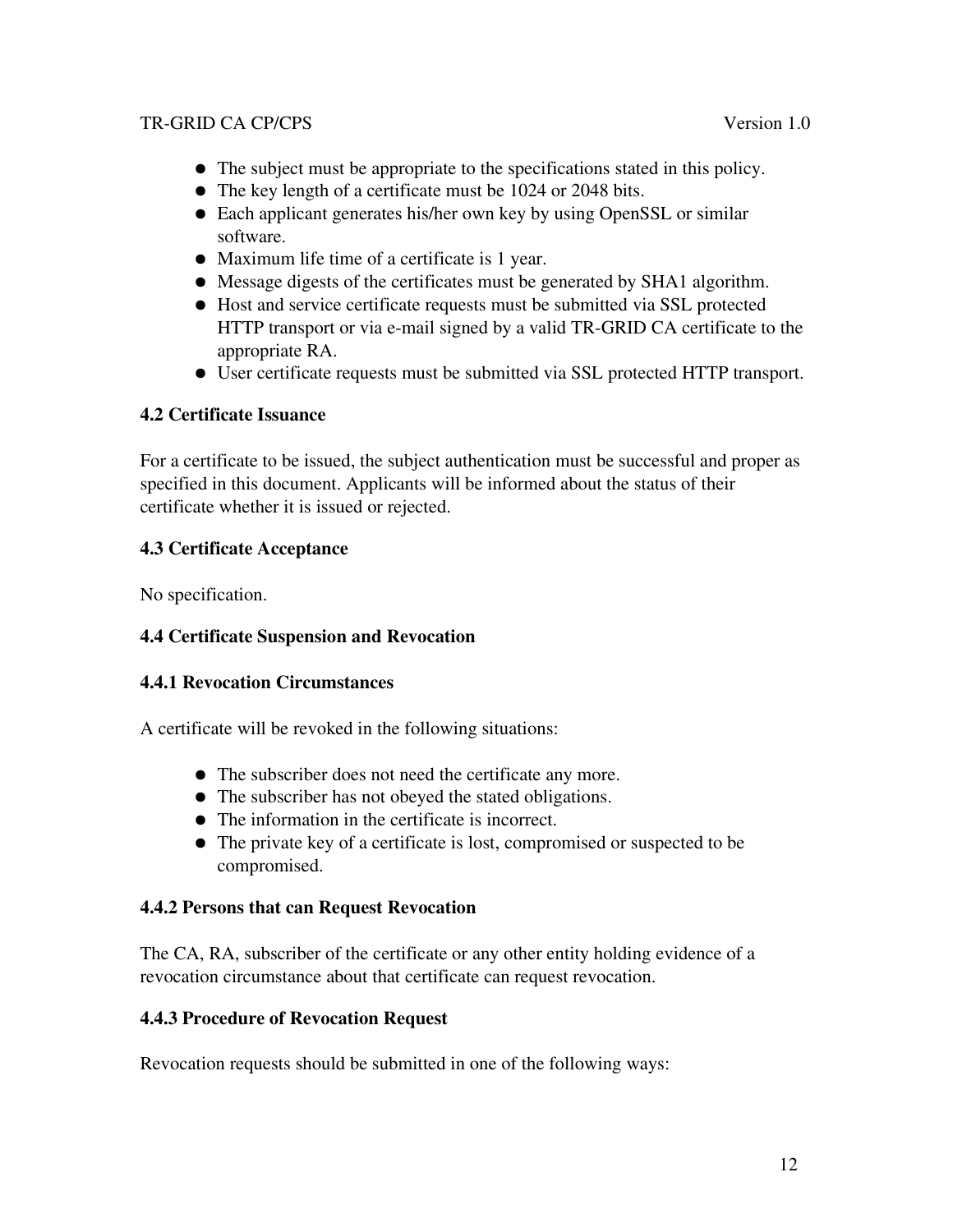- $\bullet$  by email sent to ca@grid.org.tr
- personally at the RA/CA

All revocation requests should be properly authenticated as described in 3.4.

# 4.4.4 Circumstance of Certificate Suspension

No specification.

# 4.4.5 CRL Issuance Frequency

See section 2.6.2

# 4.4.6 CRL Checking Requirements

A relying party must verify the certificate that it uses considering the most recently issued CRL.

# 4.4.7 On line Revocation/Status Checking Availability

At present, no on line service for this purpose is available.

# 4.5 Security Audit Procedures

Before the records archival, all system boots and shutdowns, system logins / logout are audited.

# 4.6 Records Archival

# 4.6.1 Types of Records Archived

The TR-GRID RA will archive the following items:

- Application data (certificate and revocation requests)
- Issued certificates and CRLs
- All e-mail messages correspondence with TR-GRID CA and RA
- The login/logout/reboot information of the issuing machine

# 4.6.2 Retention Period for Archive

Minimum retention period is three years.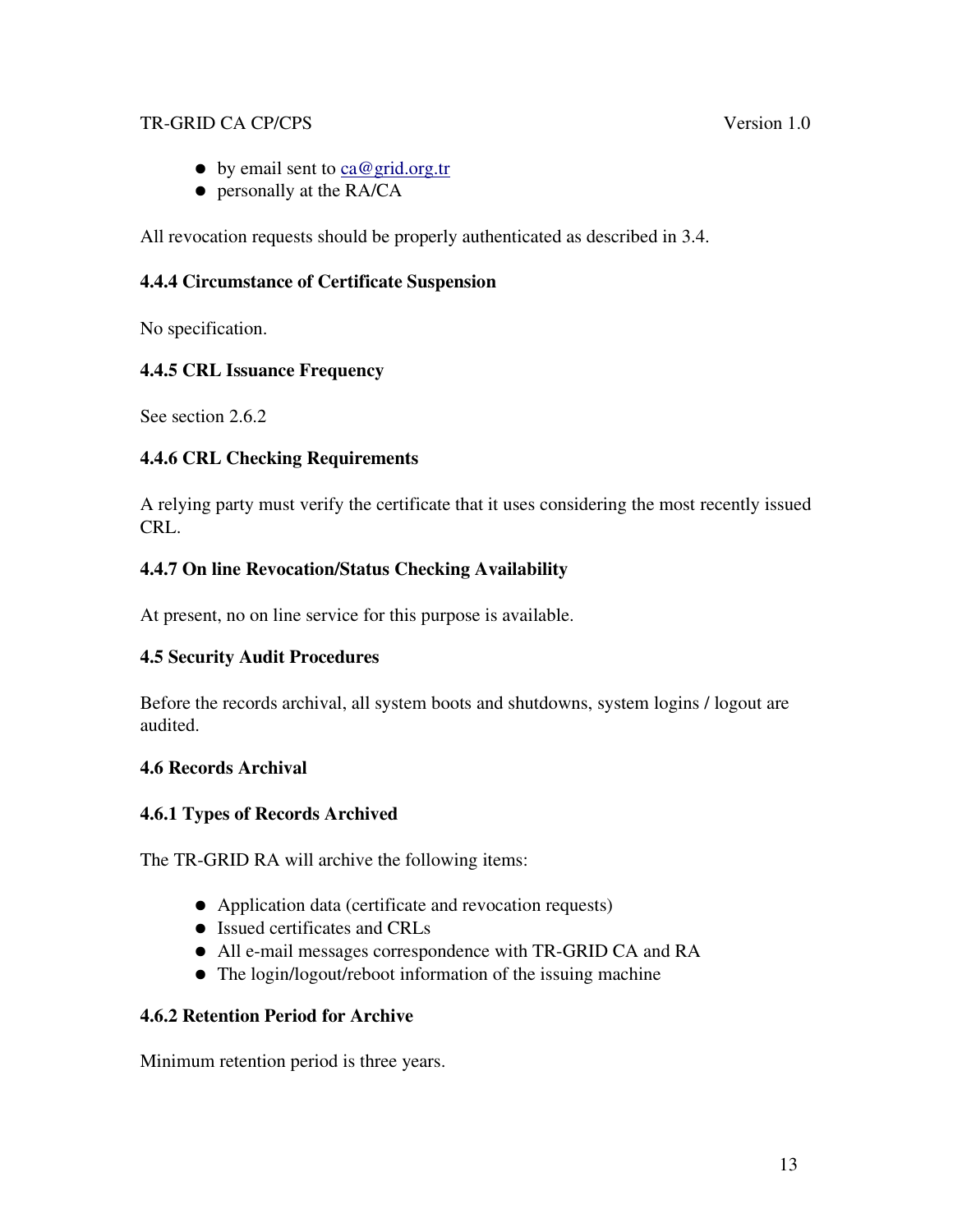### 4.6.3 Protection of Archive

Archives are kept in a separate room with limited access.

### 4.7 Key Changeover

The CA's private key is changed periodically; from that time on, the new key will be valid in order to sign new certificates or CRL lists of new certificates. The overlap of the old and new key must be at least one year. The older but still valid certificate must be available to verify old signatures and its private key must be used to sign CRLs until all the certificates signed using the associated key have expired or been revoked.

#### 4.8 Compromise and Disaster Recovery

If the CA private key is compromised or destroyed in some way, the CA will perform the following tasks:

- Inform the EuGridPMA
- Inform all the nodes, RAs and other relying parties
- Conclude the issuance and distribution of certificates and CRLs
- Generate a new CA certificate with a new key pair that will be soon available on the website.

# 4.9 CA Termination

TR-GRID CA will do the following tasks before it terminates its Grid-related services:

- Inform the subscribed users and RAs
- Stop to issue certificates and CRLs
- Notify the relevant security contacts
- Declare its termination on the website
- Annihilate all copies of private keys

# 5. PHYSICAL, PROCEDURAL, AND PERSONNEL SECURITY CONTROLS

#### 5.1.1 Site Location

The TR-GRID CA operates in a controlled and protected room in TUBITAK – ULAKBIM building.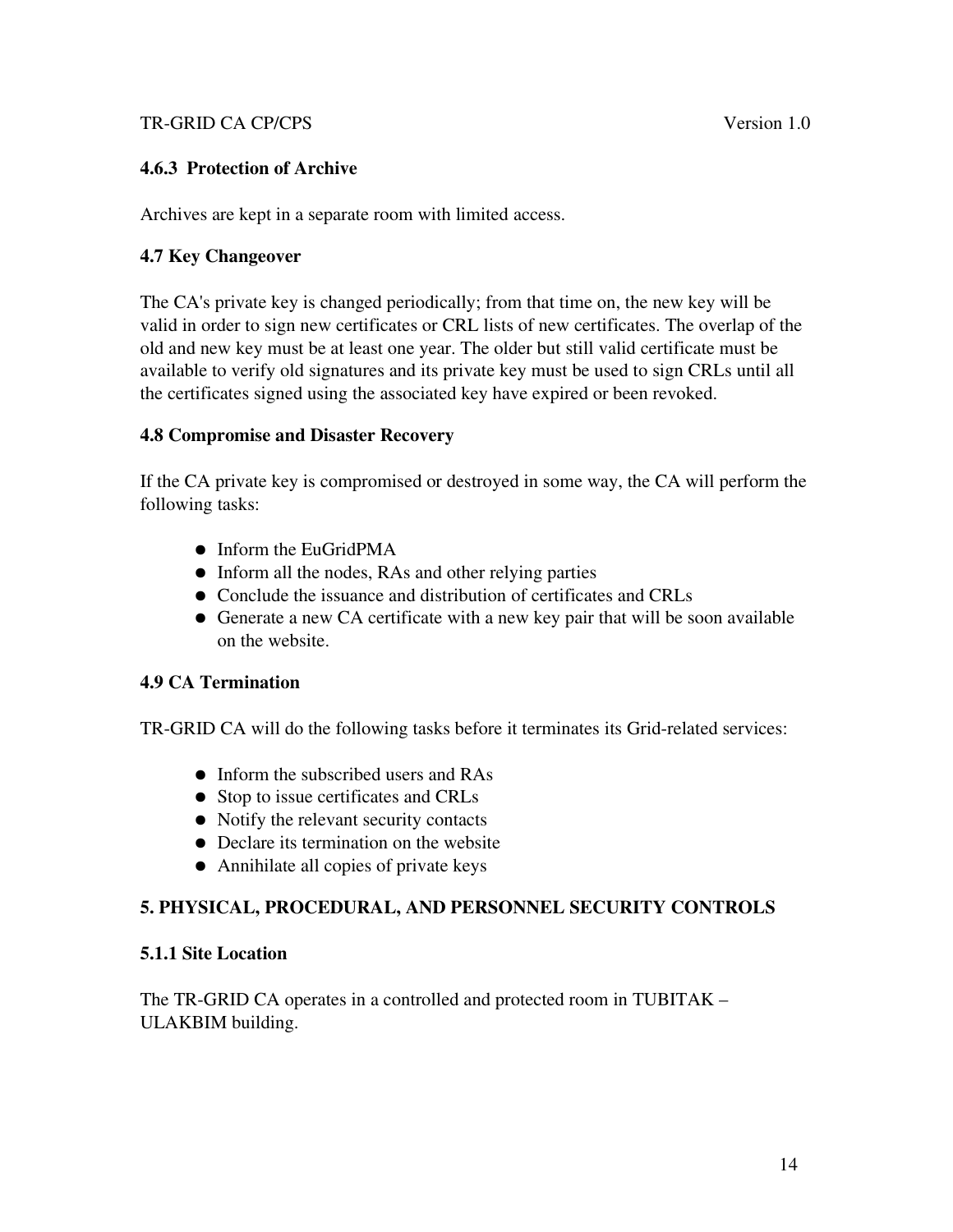# 5.1.2 Physical Access

Physical access to the hardware (entering the computer room) is restricted to the authorized personnel.

#### 5.1.3 Power and Air Conditioning

No specification.

#### 5.1.4 Water Exposures

No specification.

# 5.1.5 Fire Prevention and Protection

TUBITAK – ULAKBIM building has a fire alarm system.

#### 5.1.6 Media Storage

Backups are to be stored in removable storage media.

#### 5.1.7 Waste Disposal

No specification.

#### 5.1.8 Off-site Backup

No specification.

#### 5.2 Procedural Controls

No specification.

#### 5.3 Personnel Controls

Access to servers and applications is limited to the TR-GRID CA Security Personnel who are staff in TUBITAK – ULAKBIM.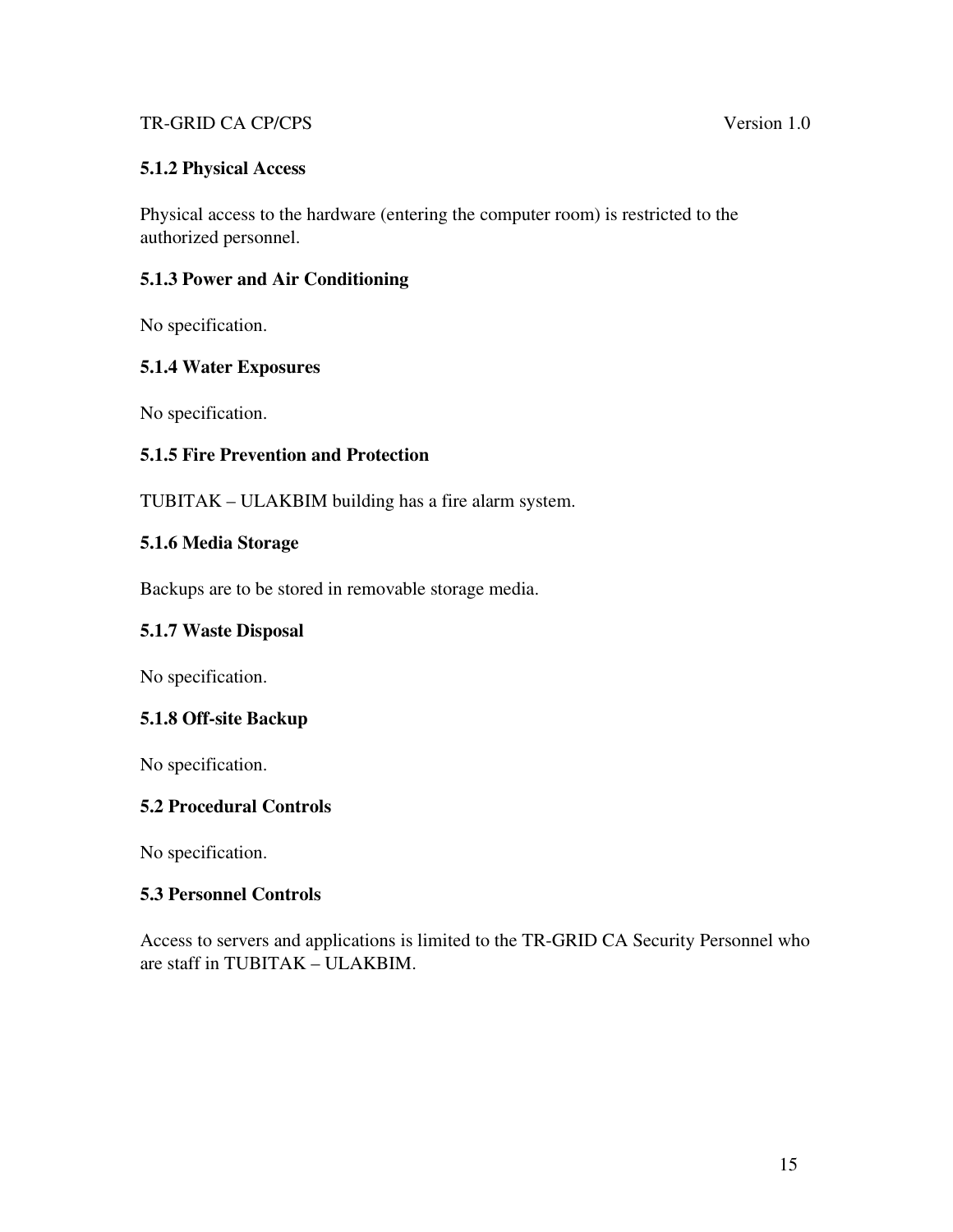# 6. TECHNICAL SECURITY CONTROLS

#### 6.1 Key Pair Generation and Installation

#### 6.1.1 Key Pair Generation

Keys for the TR-GRID CA root certificate are generated on a dedicated machine, not connected to any type of network. The software used for key generation is OpenSSL.

Each subscriber must generate his/her own key pair.

# 6.1.2 Private Key Delivery to Entity

As each applicant generates his/her own key pair, CA has no access to subscribers' private keys.

# 6.1.3 Public Key Delivery to Certificate Issuer

Applicants can make host/service certificate requests to the RA via e-mail signed by a valid TR-GRID CA certificate. Applicant's public keys are delivered to the RA in an email containing the certificate request. The public key arrives at the TR-GRID CA in an email signed by the RA.

Applicants can make user/host/service certificate requests via SSL protected HTTP certification request service provided by the RA.

# 6.1.4 CA Public Key Delivery to Users

The TR-GRID CA root certificate is available on the website: http://www.grid.org.tr/ca

#### 6.1.5 Key Sizes

For a user or host certificate the key size is 1024 or 2048 bits. The TR-GRID CA key size is 2048 bits.

# 6.1.6 Public Key Parameters Generation

No specification.

# 6.1.7 Parameter Quality Checking

No specification.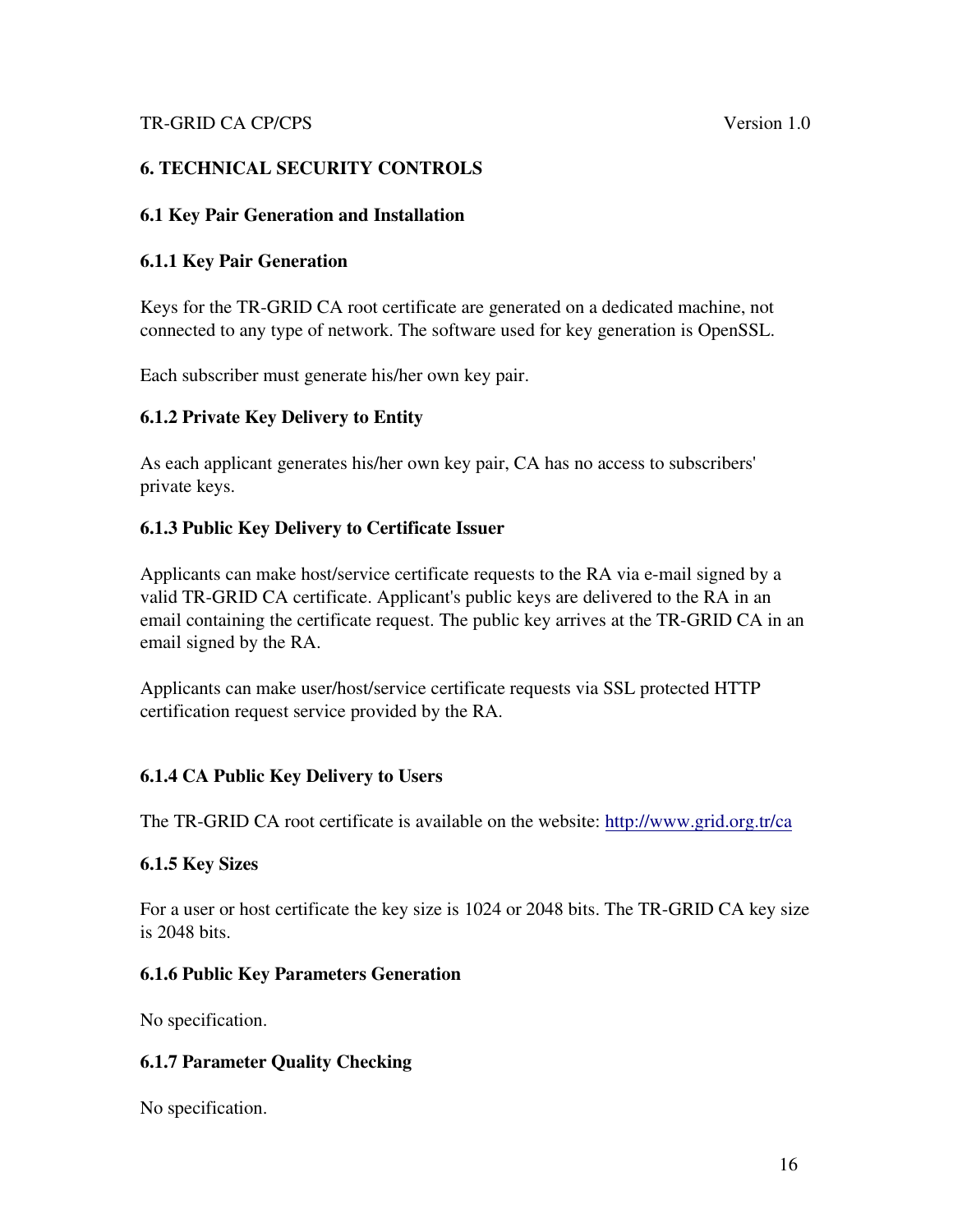### 6.1.8 Hardware/Software Key Generation

Key generation is performed by OpenSSL software.

#### 6.1.9 Key Usage Purposes

TR-GRID certificates may be used only for authentication and signing proxy certificates. TR-GRID CA private key will only be used to issue CRLs and new certificates.

#### 6.2 Private Key Protection

#### 6.2.1 Standards for Cryptographic Module

The TR-GRID CA uses sha1 with RSA encryption as a signature algorithm.

#### 6.2.2 Private Key (n out of m) Multi-person Control

No specification.

#### 6.2.3 Private Key Escrow

Not specified yet.

# 6.2.4 Private Key Backup

A backup of the TR-GRID CA private key is kept encrypted in multiple copies in USB flash drive, floppy disks and CD-ROMs. The password for the private key is kept separately in paper form with an access control. Only, authorized CA personnel has access to the backups.

#### 6.3 Other Aspects of Key Pair Management

#### 6.3.1 Public Key Archival

As a part of the certificate archival, the public key is archived.

#### 6.3.2 Usage Periods for the Public and Private Keys

TR-GRID CA root certificate has a validity of five years. For subscribers, the maximum validity period for a certificate is one year.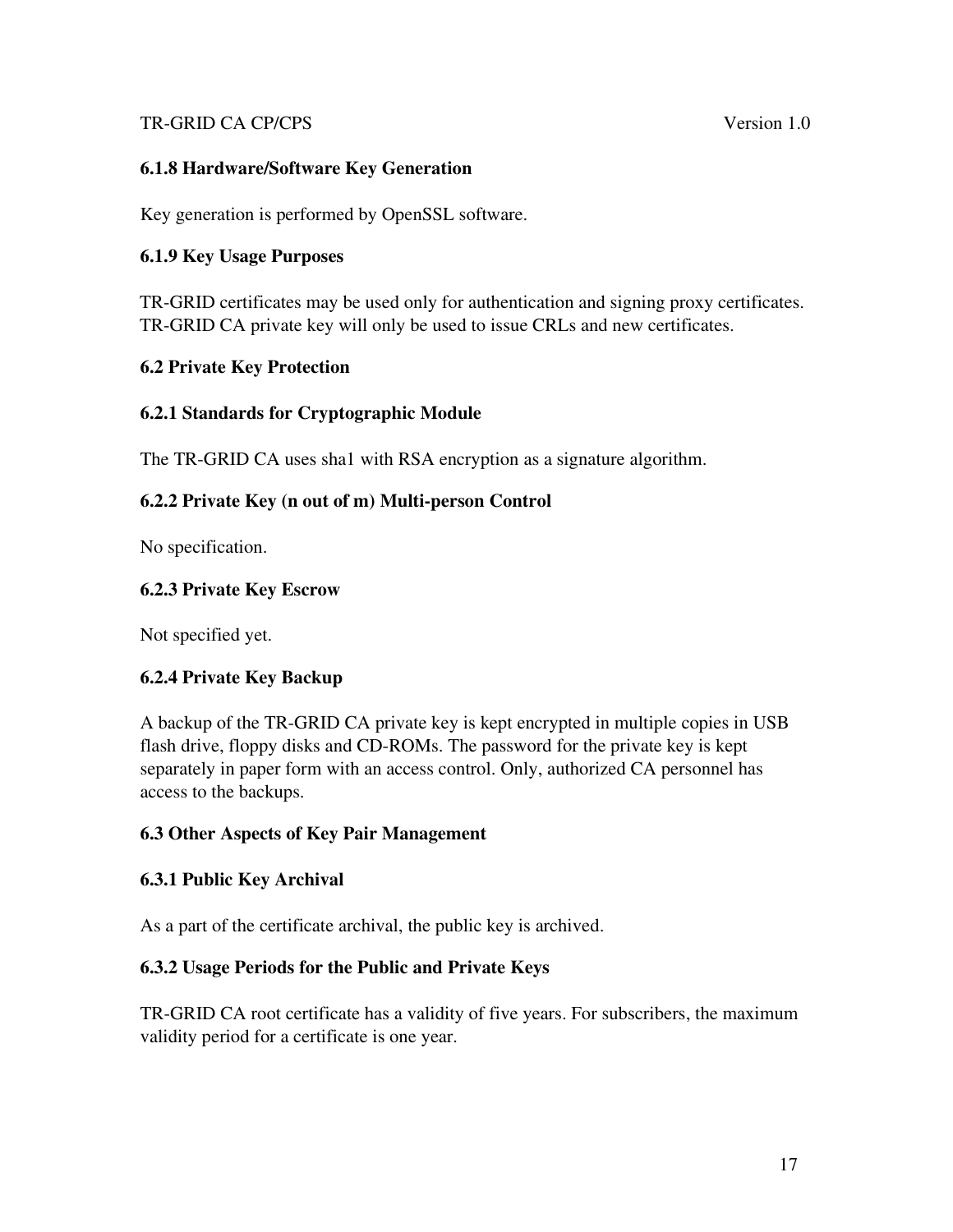# 6.4 Activation Data

TR-GRID CA private key is protected by a passphrase of at least 15 characters.

# 6.5 Computer Security Controls

# 6.5.1 Specific Technical Requirements for Security

- The operating systems of CA/RA servers are protected at a high degree of security by applying all the relevant patches.
- To discover invalid software applications, monitoring is used.
- System configuration is reduced to minimum.

# 6.5.2 Computer Security Rating

No specification.

# 6.6 Life Cycle Technical Controls

No specification.

# 6.7 Network Security Controls

Certificates are issued on a machine, not connected to any kind of network. Protection of other machines is provided by firewalls.

# 6.8 Cryptographic Module Engineering Controls

No specification.

# 7. CERTIFICATE AND CRL PROFILES

# 7.1 Certificate Profile

# 7.1.1 Version Number

X.509 v3

# 7.1.2 Certificate Extensions

TR-GRID CA supports and uses the following X.509 v3 Certificate extensions:

• CA root certificate extensions: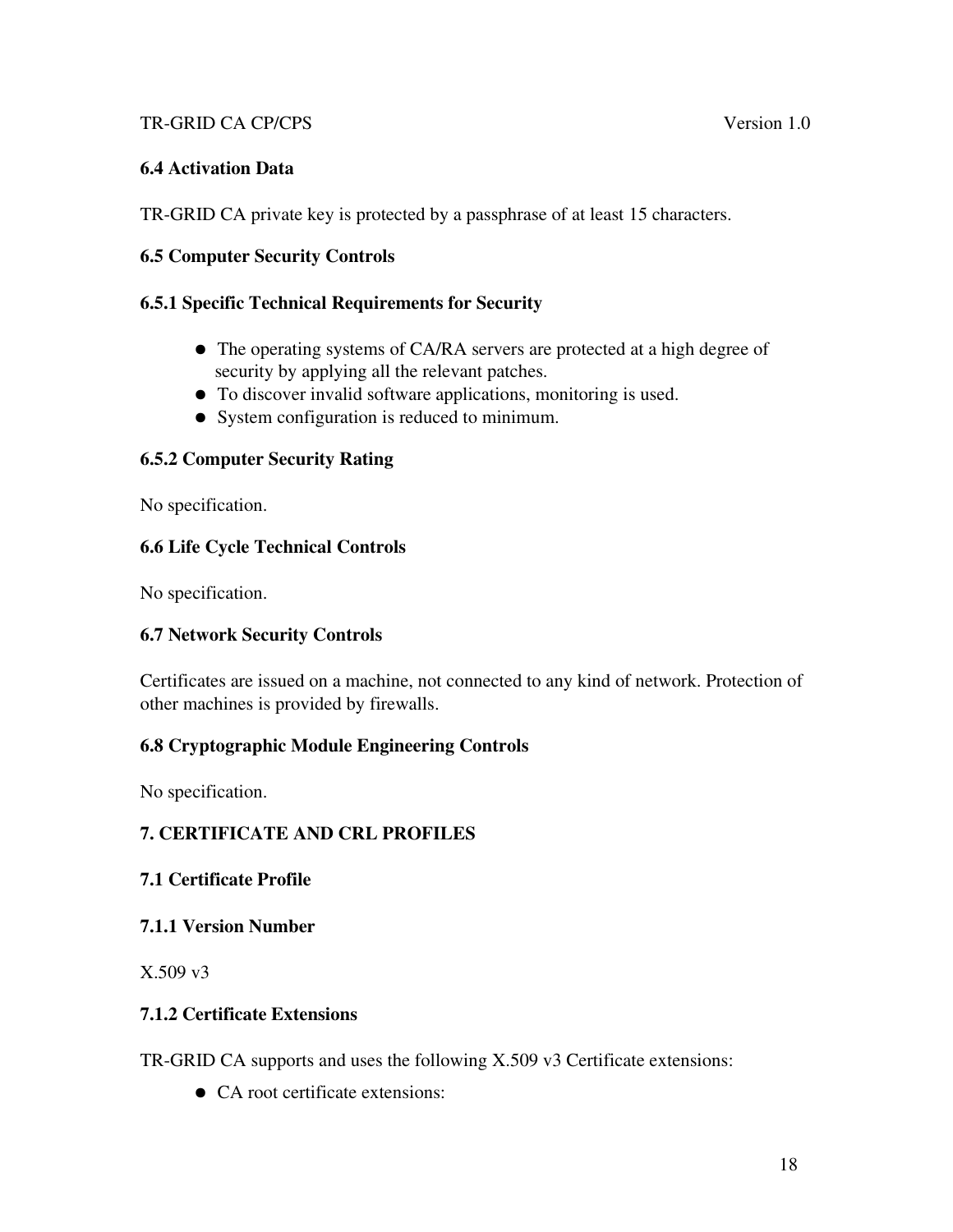- Basic Constraints: critical, CA:TRUE
- Key Usage: critical, CRL Sign, Key Cert Sign
- End entity certificate extensions
	- Basic Constraints: critical, CA:FALSE
	- Key Usage: critical, Digital Signature, Non Repudiation, Key Encipherment, Data Encipherment, Key Agreement
	- Subject Key Identifier
	- Authority Key Identifier
	- Subject Alternative Name: subscriber's e-mail address, IP address and/or DNS Name=FQDN for hosts
	- Issuer Alternative Name
	- CRL Distribution Points
	- Certificate Policies
	- Netscape Base URL
	- Netscape Cert Type: server, client, e-mail

# 7.1.3 Algorithm Object Identifiers

The following hash/digest algorithm is used:

• Secure Hash Algorithm-1  $(x500 \text{ oid}: 1.3.14.3.2.26)$ 

The following signature algorithm is used:

• RSA (x500 oid: 1.2.840.113549.1.1.1)

# 7.1.4 Name Forms

See section 3.1.1.

# 7.1.5 Name Constraints

See section 3.1.2.

# 7.1.6 Certificate Policy Object Identifier

See section 1.2.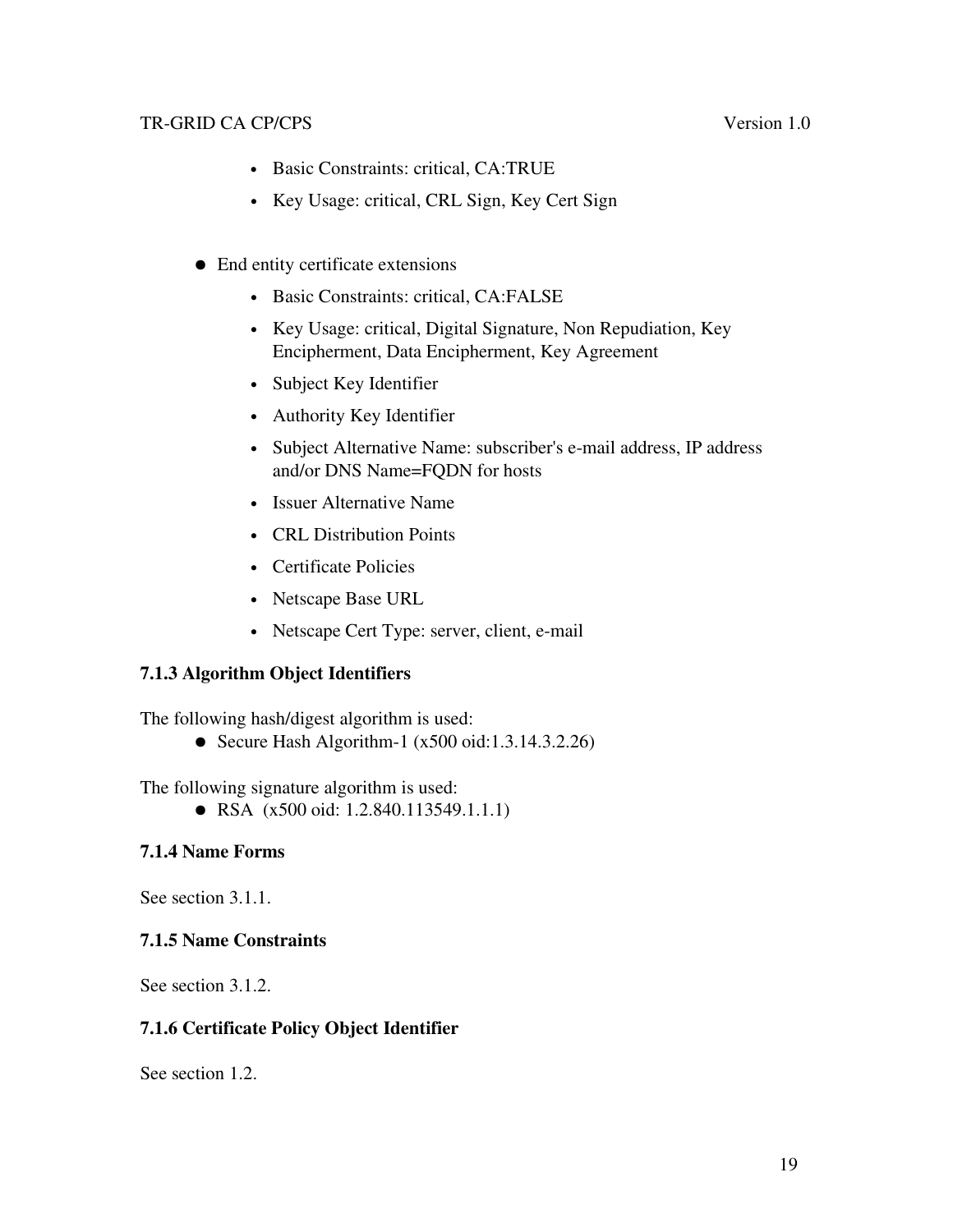# 7.1.7 Usage of Policy Constraints Extension

No specification.

# 7.1.8 Policy Qualifiers Syntax and Semantics

No specification.

# 7.2 CRL Profile

#### 7.2.1 Version Number

X.509 v1

# 7.2.2 CRL and CRL Entry Extensions

No specification.

# 8. SPECIFICATION ADMINISTRATION

#### 8.1 Specification Change Procedures

Subscribers will not be informed in advance if the CP / CPS document is changed. Changes are declared on the website as defined in section 2.6.

#### 8.2 Publication and Notification Policies

This policy document and the forthcoming new versions will be available on line on the website www.grid.org.tr/ca

# 8.3 CPS Approval Procedures

The CP/CPS document and all CPS modifications should be approved by the EuGridPMA before being applied.

# 9. GLOSSARY

Activation Data: Data values, different from keys, that are required to operate cryptographic modules and that need to be protected such as a pin or a passphrase.

CA – Certification Authority: The entity / system that signs X.509 identity certificates.

CP – Certificate Policy: A named set of rules that indicates the applicability of a certificate to a particular community and/or class of application with common security